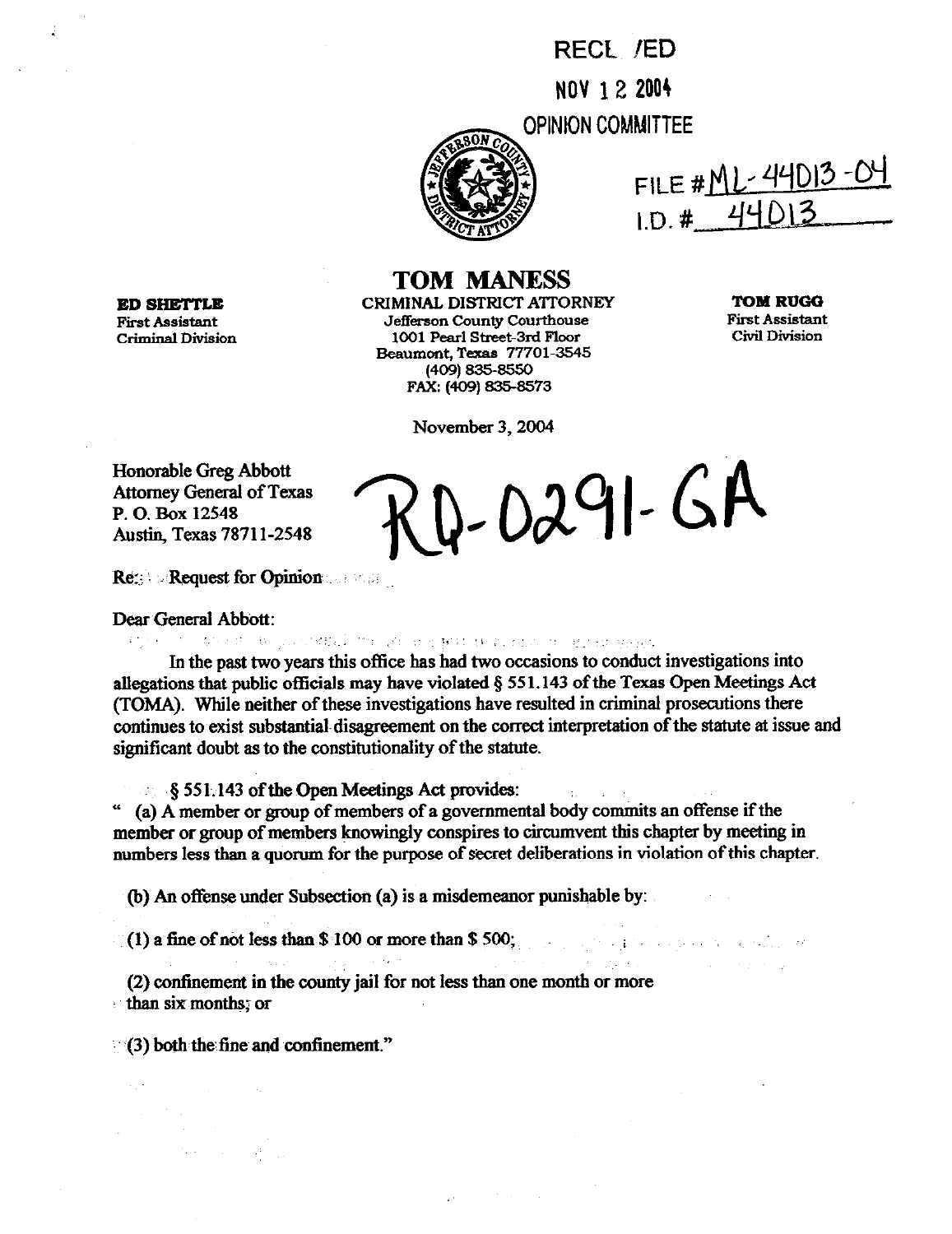The problem in interpretation arises in part from the detinitions section of the TOMA The term "meeting" is defined in §551.001 as:

"(A) a deliberation between a quorum of a governmental body, or between a quorum of a governmental body and another person, during which public business or public policy over which the governmental body has supervision or control is discussed or considered or during which the governmental body takes formal action; or

@) except as otherwise provided by this subdivision, a gathering:

Å

(i) that is conducted by the governmental body or for which the governmental body is responsible;

(ii) at which a quorum of members of the govermnental body is present;

(iii) that has been called by the governmental body; and

(iv) at which the members receive information from, give information to, ask questions of, or receive questions from any third person, including an employee of the governmental body, about the public business or public policy over which the governmental body has supervision or control. The term does not include the gathering of a quorum of a governmental body at a social function unrelated to the public business that is conducted by the body, or the attendance by a quorum of a governmental body at a regional, state, or national convention or workshop, if format action is not taken and any discussion of public business is incidental to the social timction, convention, or workshop. The term includes a session of a governmental body.

In the definition of "meeting" in every instance there is a requirement that a quorum of the governmental body be present. The argument may be made that if this definition of "meeting" is applied to §551.143 then a violation could never occur. On the other hand, and we think it more likely, a reasonable explanation harmonizing the detinition of meeting and §551.143 would be that the definition section applies when the term "meeting" is used as a noun but the term "meeting" used in \$551.143 is a verb and therefore the ordinary understanding of the word would be used.

A more difficult problem arises when the definition of "deliberation" is applied to §551.143. "Deliberation" is defined as:

"a verbal exchange during a meeting between a quorum of a governmental body, or between a quorum of a governmental body and another person concerning an issue within the jurisdiction of the governmental body or any public business."  $\S$  551.001(2) TOMA.

It is difficult to reconcile this definition with  $§$ 551.143 by reference to parts of speech. The legislature has chosen to detine deliberation in terms of a quorum and has also included the use of the term "meeting" clearly used as a noun (also requiring the presence of a quorum). Thus, although \$551.143 defines the offense in terms of meeting in numbers of less than a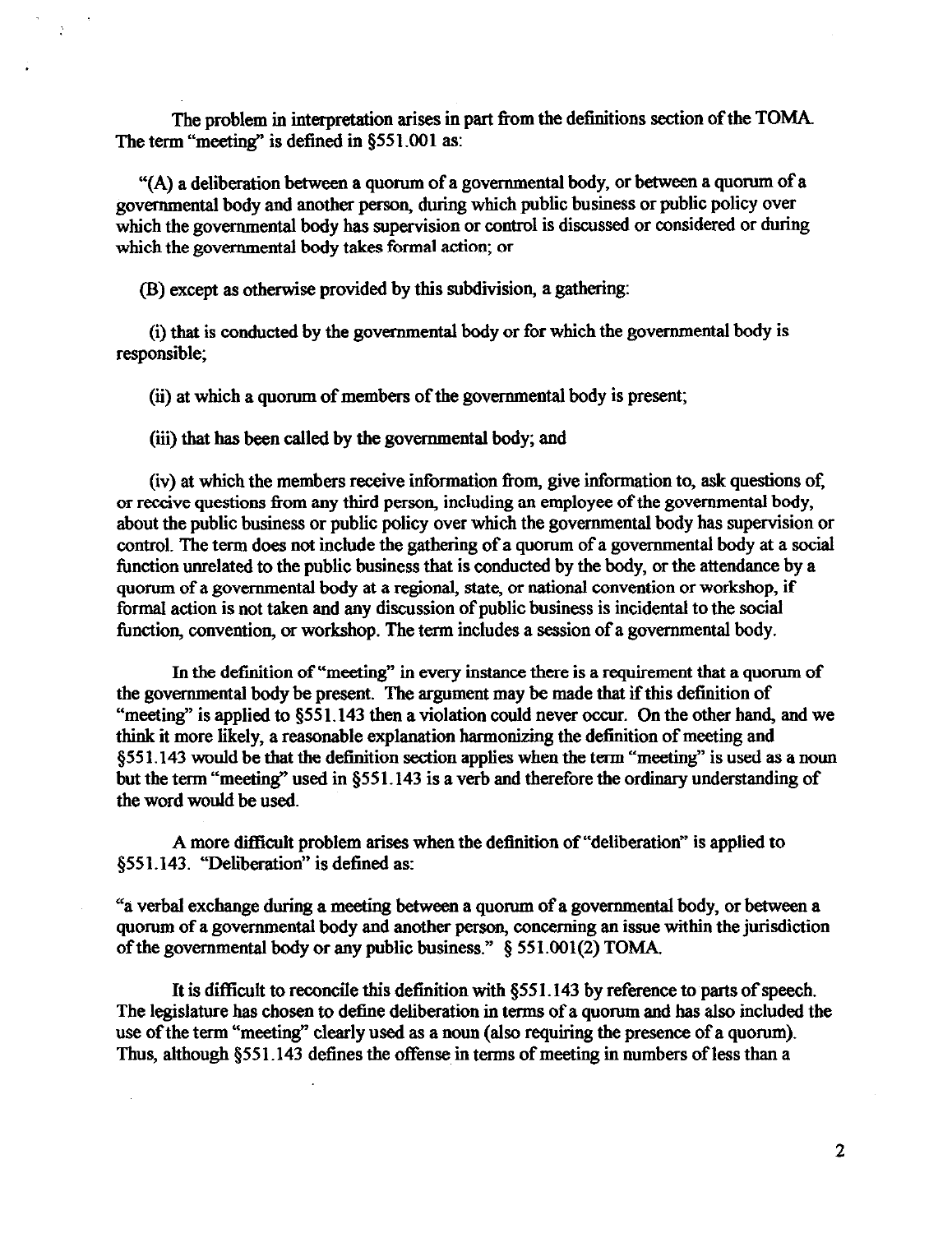quorum for purposes of secret "deliberations", deliberation is defined in terms that require a quorum to be involved in a verbal exchange during a meeting.

With these observations as a background please assume the following factual situation. Commissioner A makes successive telephone calls to Commissioner B and the County Judge. During these conversations Commissioner A discusses a matter which has already been posted for the next regularly scheduled Commissioners' Court meeting and urges either directly or impliedly that Commissioner B and the County Judge vote in a certain way. Please further assume that sufficient evidence exists from which a Judge or jury might conclude that the conspiratorial purpose clause of  $\S$ 551.143 would be proven. If these are the provable facts (1) has a violation of §551.143 occurred and, if so, who has violated §551.143? Finally, in light of the apparent difficulty in determining the conduct that might violate \$551.143 is that statute void for vagueness?

We have attempted to digest the available case law in an effort to discern the legislative intent of this statutory scheme. The decisions of the appellate courts are sparse and written usually in the context of equitable relief. We are unable to locate any appellate construction of \$551.143 in the context of a criminal prosecution.

In 1985 *Hitt v. Mabry* 687 S.W.2d 791 (Tex.App. - San Antonio 1985, no writ) the court in reviewing injunctive relief prohibiting a school board from discussing public business by telephone stated: "We agree with defendants and find tbat barring all members of the Board as well as employees of the SAISD from the use of telephone conferences to discuss public business is too broad. A decree of injunction must not be so broad as to enjoin a defendant from activities which are a lawful and proper exercise of his rights. [\*\*12] villalobos v. *HoIguin,* 146 Tex. 474, 208 S.W.2d 871, 875 (1948). We doubt the existence of any legal authority, nor has any been cited, that would authorize the enjoining of school administrators, for example, from discussing public business on the telephone or *at an informal* meeting. *San Antonio Independent School District v. Woods*, 521 S.W.2d 130, 133 (Tex. Civ. App. - Tyler 1975, no writ)." Justice Cadena, writing in dissent, opined that no violation of TOMA could have been shown since a quorum of the school board was never present in one place. While the majority must have disagreed with Justice Cardena's view of TOMA since they upheld a prohibition on reaching a decision by telephone poll, the majority opinion doesn't expressly address the quorum issue.

In *Harris County Emergency Services Dist. No. 1 v. Harris County Emergency Corps*, 999 S.W. 2d 1613 (Tex App. - Houston [14<sup>th</sup> Dist.] 1999, no pet.) the court modified a trial court injunction requiring among other things that "[d]efendants shall not discuss District policy or business over the telephone with other Board members" and "[d]efendants shall not discuss district policy or business with other District Board members except in public meetings, properly noticed, with specific notice of the subjects to be discussed, called, and conducted." After a review of the evidence the court noted "the evidence does not show a violation of the TOMA ... because there is no evidence that the board members were using the telephone to avoid meeting in a quorum and thereby circumvent the act. As we noted earlier, this record does not show that a quorum of the Board ever discussed policy or public business over the phone or that more than two members ever discussed the same topic. Moreover, it contains no evidence of polling." Thus the court concluded that the injunctive reliefwas overly broad. Implicit in the discussion is that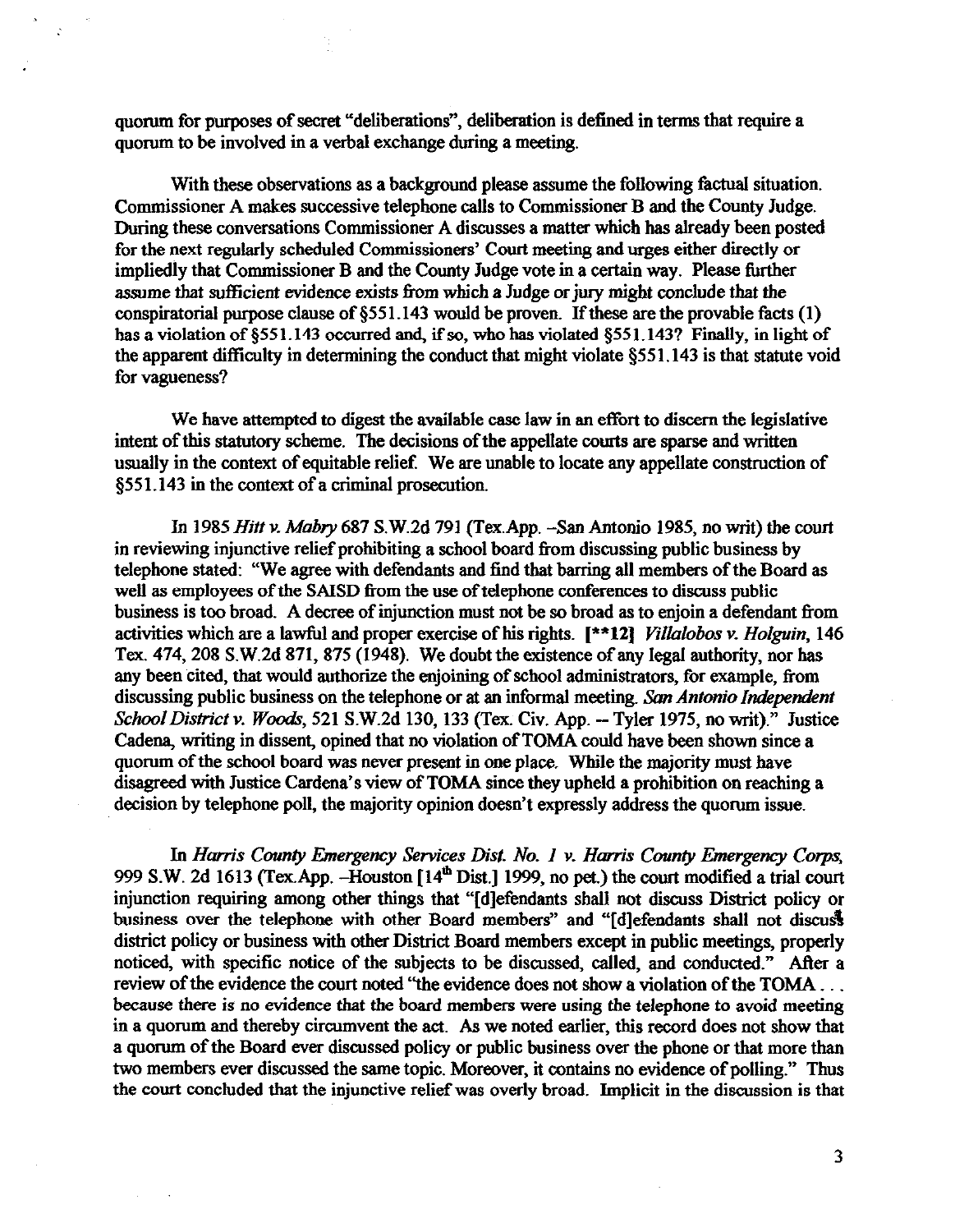if the evidence had shown a discussion of public policy or business or that polling had taken place then a violation of TOMA might have been shown.

The Federal Courts have also weighed in on the issue. In *Finlan v. City of Dallas*, 888 F.Supp. 799 (N. D. Tex. 1995) the court concluded that an ad hoc committee composed of five city council members (nine constituted a quorum) violated TOMA where the councils own rules made the committee subject to TOMA and the court concluded that a real danger existed that the council would merely "rubber stamp" the decisions of the committee in negotiating a contract for a new arena. Apparently this court concluded that a quorum was not necessary to have a meeting under TOMA.

In *Esparanza Peace and Justice Center v. City of San Antonio*, 316 F. Supp. 2d 433 (W.D. Tex. 2001) the district court also disapproved the notion that the physical presence of a quorum was necessary to conduct a meeting subject to TOMA stating: "[T]he Act would apply to meetings of groups of less than a quorum where a quorum *or* more of a body attempted to avoid the purposes of the Act by deliberately meeting in groups less than a quorum in closed sessions to discuss and/or deliberate public business, and then ratifying their actions as a quorum in a subsequent public meeting." Id @ 35. It seems that the city council considered and approved budget changes holding serial meetings with groups less than a quorum resulting in a consensus memorandum signed by all city council members. According to the opinion the city manager would warn the group when too many council members were present that they risked violating TOMA and then one or more members would leave the meeting (apparently temporariIy) to avoid having a quorum. Presumptively the city council and city manager of San Antonio were aware of the act and believed that they were in compliance.

However, most recently the City of San Antonio again found its conduct in question in the appointment of municipal judges. As was its custom, the city council appointed 5 of its 11 members as the Municipal Court Committee to review and make recommendations for the appointment/reappointment of municipal judges. The committee did its work and made written recommendations to the city council. Prior to the council considering the recommendations one councilman wrote to the Plaintiffs/appellants informing them that the committee had not recommended them for reappointment and thanking them for their years of service. At the subsequent council meeting only the three new judges were the subject of any significant discussion. The Plaintiffs sued to void the action of the city council contending that the committee meetings violated the city charter and that the decision of the council was a "rubber stamp" of the recommendations of the committee in violation of TOMA. The trial court disagreed. The position of the city was that the committee was an advisory committee only and that the challenged ordinance was adopted in a proper open meeting by the city. In reversing a summary judgment in favor of the city the appellate court found the evidence raised the issue of whether the committee was a *governmental body or* subcommittee of a governmental body subject to the act and that the decision of the committee was in practice the decision of the council. In so holding the court noted: "Indeed it would appear that the legislature intended expressly to reach deliberate evasions of these definitions in enacting [section 551.143(a)]". Id. @ 479. The court cites two decision of your office, DM-95 and JC-0307 in support of its statement concerning the provision not at issue in its decision. It may be that the court intended to call attention to the fact that the conduct in question might result in criminal prosecution but the case was seeking a civil remedy. At any rate the remark is hardly useful as a precedent.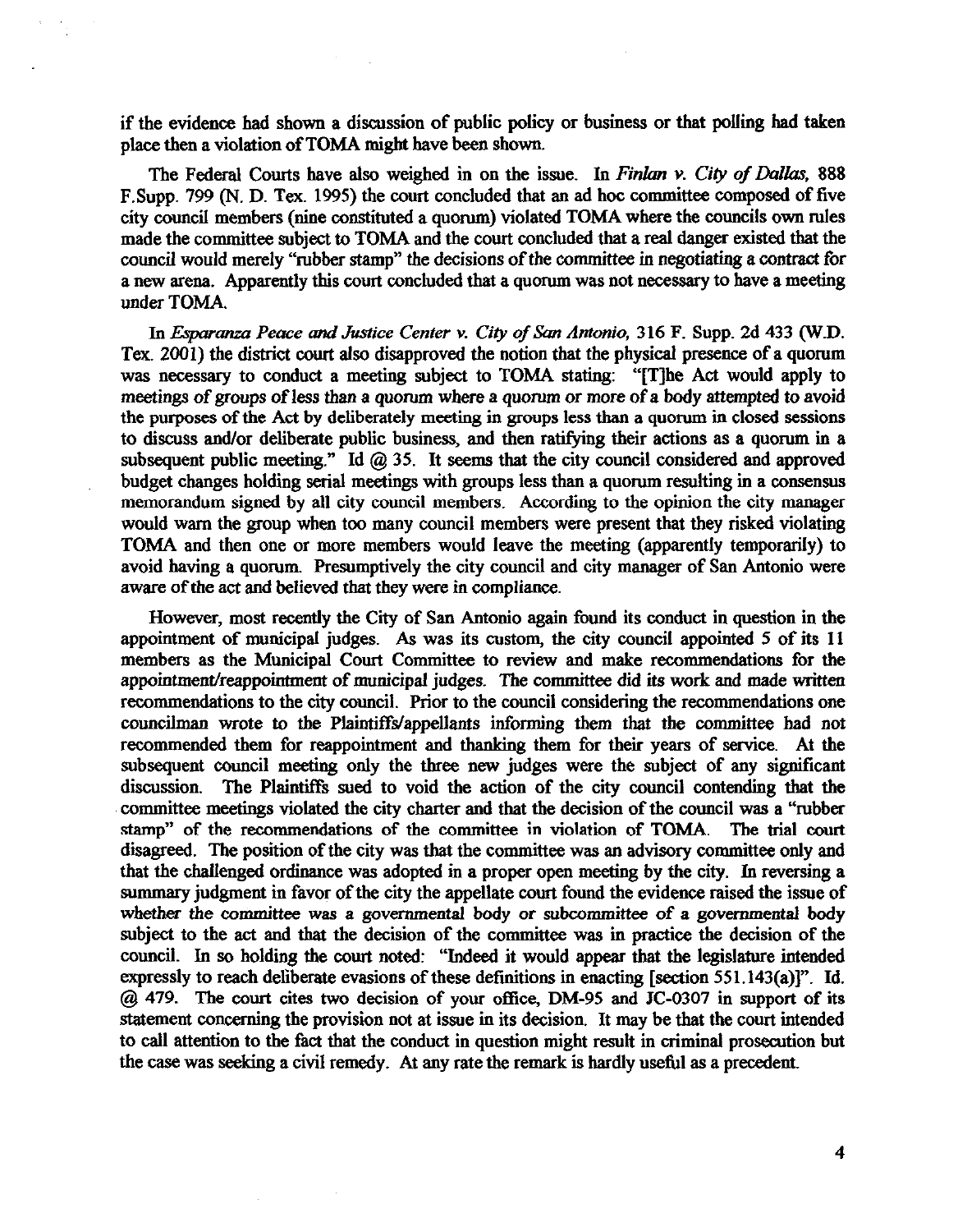In Opinion No. DM-95 (1992), your office considered whether members of a city council violate the open Meeting Act, article 6252-17, V.T.C.S. (hereinafter the "act"), when the members, constituting a majority of the council, sign a letter expressing an opinion on matters relevant to the city government. The question was presented to your office without any factual details concerning the process by which the letter was singed by a majority of the council and so a definitive answer could not be given. However, your office noted the obvious difficulty in the act stating: "A more problematic fact situation occurs when one or more members, but less than a quorum, drafts a letter, and then presents the material (or has the material presented) to the other signatories, always meeting in numbers less than a quorum. In this way a "meeting" and a "deliberation" as defined in the act are arguably avoided because even though the verbal exchange among the council members may at any one time engage less than a quorum of the council, the verbal exchanges do not occur during a meeting where a quorum of members is simultaneously in each other's physical presence." Id. @ page 2. Ultimately your office concluded "[i]f a quorum of a governmental body agrees on a joint statement on a matter of governmental business or policy, the deliberation by which that agreement is reached is subject to the requirements of the Open Meetings Act, and those requirements are not necessarily avoided by avoiding the physical gathering of a quorum in one place at one time. Whether any specific behavior or pattern of behavior constitutes a violation of the act must ultimately be determined by a trier of fact."

In Opinion No. JC-0307 (2000) your office considered whether a non-member of a governmental body could violate the criminal provisions of TOMA by what could be described as facilitating secret deliberations. You concluded that a person would not commit an offense by lobbying members of the commissioners court even if the person informed members of the court of the views held by others. In that same opinion you concluded that a violation of the act would occur if a bill or invoice was circulated among the members of the court until three sigaatures were obtained and the bill or invoice then forwarded to the auditor for payment. In that opinion you note that apparently the appellate court in *Harris County Emergency Serv. Dist. No. 1. v. Harris County Emergency Corps., supra., was of the opinion that the legislature did not intend* for the acts definitions to be strictly applied to the criminal provisions, presumptively because so doing renders the criminal provision of section 55 1.143 meaningless.

Faced with the difficulty of construction of 551.143 we ask that you consider this criminal provision in light of the constitutional requirement that a criminal statute contain an adequate warning of just what conduct is proscribed. Such a statute is said to violate the due process clause of the United States Constitution. *Grayned v. City of Rockford*, 408 U.S. 104, 108-9 (1972). It is axiomatic that a statute which either forbids or requires the doing of an act in terms so vague that persons of common intelligence must guess as to its meaning and differ as to its application lacks the first essential of due process of law. It is axiomatic that a statute which either forbids or requires the doing of an act in terms so vague that persons of common intelligence must guess as to its meaning and differ as to its application lacks the first essential of due process of law. *Ex parte Chernosky, 153 Tex. Crim. 52, 217 S.W.2d 673, 674 (1949).*